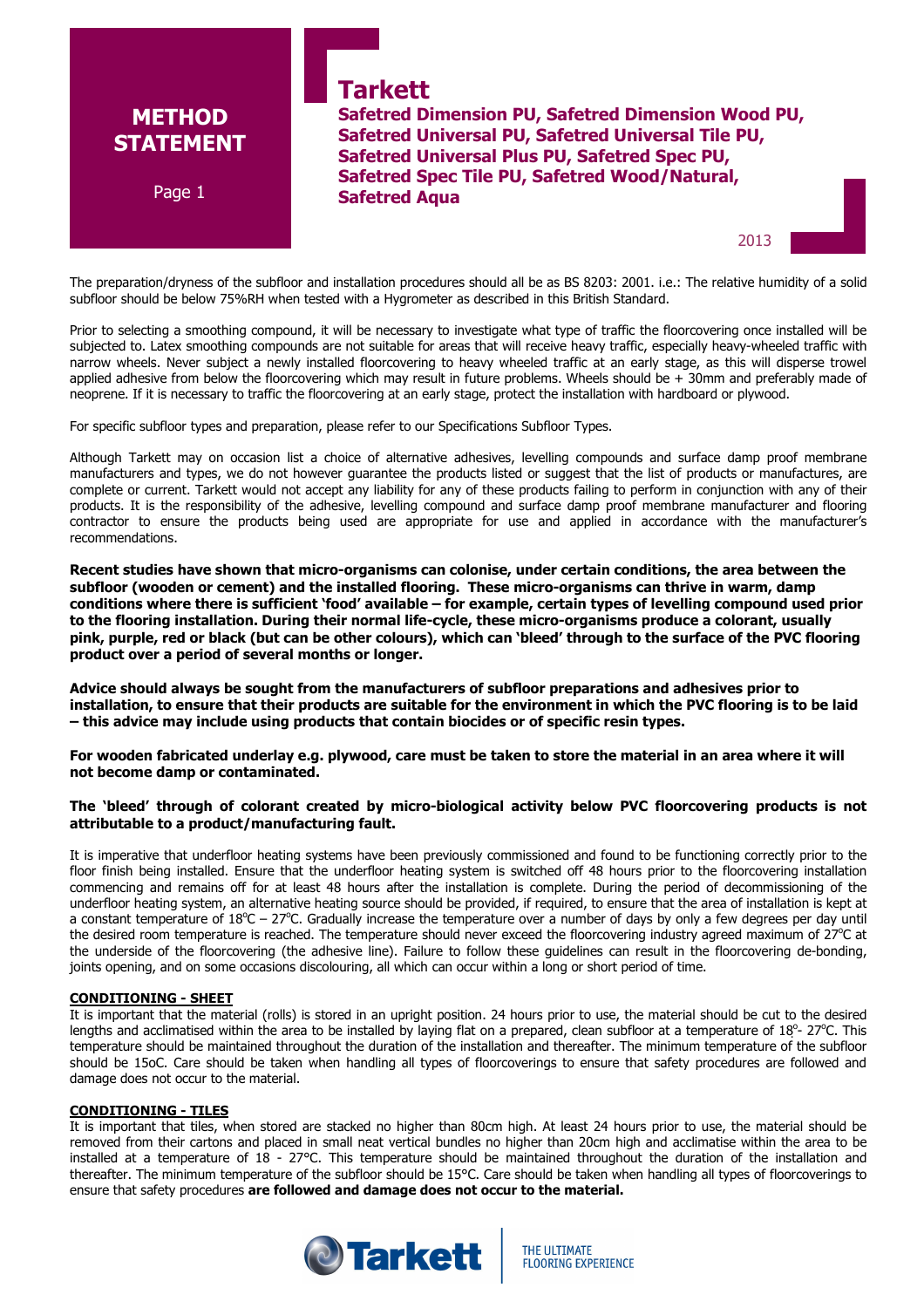

**Safetred Dimension PU, Safetred Dimension Wood PU, Safetred Universal PU, Safetred Universal Tile PU, Safetred Universal Plus PU, Safetred Spec PU, Safetred Spec Tile PU, Safetred Wood/Natural, Safetred Aqua**

2013

Page 2

### **INSTALLATION PROCEDURES – SHEET**

- 1. Prepare the subfloor as necessary and remove all trace of debris.
- 2. Ensure that material with identical batch numbers are allocated within each separate area to be installed. Whenever possible, consecutive roll numbers should installed in sequence.
- 3. Plan the sheet direction of the area to be installed to ensure whenever possible that joins do not coincide with doorways or main traffic lanes. Identify the approx location of each sheet.
- 4. Cut off the lengths of the material 10cm longer than the net size measured.
- 5. Scribe the first sheet down the length of the room with the two ends lapped up the wall. Cut down the scribe mark using utility knives with straight and hook blades removing the scrap material and place into position.
- 6. Place the sheet tightly against the wall and draw a pencil line down the edge of the Safetred on the subfloor lengthways opposite the scribed wall.
- 7. When in position draw a pencil line at  $90^\circ$  to the edge of the sheet from the Safetred onto the subfloor using a ruler. This cross mark should be approximately 20cm away from one of the ends still lapped up the wall.
- 8. Slide back the sheet along the first pencil line until the end of the sheet lies flat on the subfloor and slightly short of the wall. The two cross lines will now have moved apart.
- 9. Set the long scribers to the distance between the two lines and scribe this size from the wall onto the Safetred at the same time keeping the scribers parallel with the sheet edge. Cut and remove the surplus as before.
- 10. Slide the Safetred back into its previous position with the material now fitted to the long wall and end wall. Repeat the last procedure for the end still lapped up the opposite wall.
- 11. All consecutive sheets should be installed in the opposite direction to the previous sheet installed (reverse sheets), except in the case of Safetred Dimension Wood and Safetred Wood where all consecutive sheets should be installed in the same direction to the previous sheet installed.
- 12. Overlap the next sheet by 2.5cm with one end already 2 3cm short of one wall. Adjust the scribers to scribe a small amount off this end of the sheet and cut to size. Slide this end of the sheet into position against the wall. Now repeat the procedure adopted for fitting the previous sheet where the Safetred was still lapped up the remaining wall. However with regard to Safetred Dimension Wood PU, you would position and overlap the next sheet to achieve a repeat of the design across the width and the length, slide back one end of the sheet 2 - 3cm short of one wall. Adjust the scribers to scribe a small amount off this end of the sheet and cut to size.
- 13. This entire procedure should be copied for all consecutive sheets apart from the last sheet, which should be installed in the same manner as the first.
- 14. Only install the amount of floorcovering that can be adhered to a subfloor in one day.
- 15. Just prior to bonding the Safetred, all joins should be re-cut. Strike a chalk-line 1cm in from the overlapped edge of the top sheet and re-cut using a knife and straightedge by cutting through 2/3 of the thickness of the sheet prior to cutting with a hook knife. Use this newly cut edge to guide a pin-vice along onto the sheet below. **Deepen this cut with a utility knife and finally undercut with a hook knife.**

Or

- 16. Cut a good edge on the material and then overlap uncut edge on top. Scribe bottom edge of the Safetred top sheet by using a short scriber. (over & unders).
- 17. Carefully pull the sheets back half their length and re-sweep the back of the Safetred and the subfloor to ensure that no debris is present that may visually impair the installation and cause premature wear.

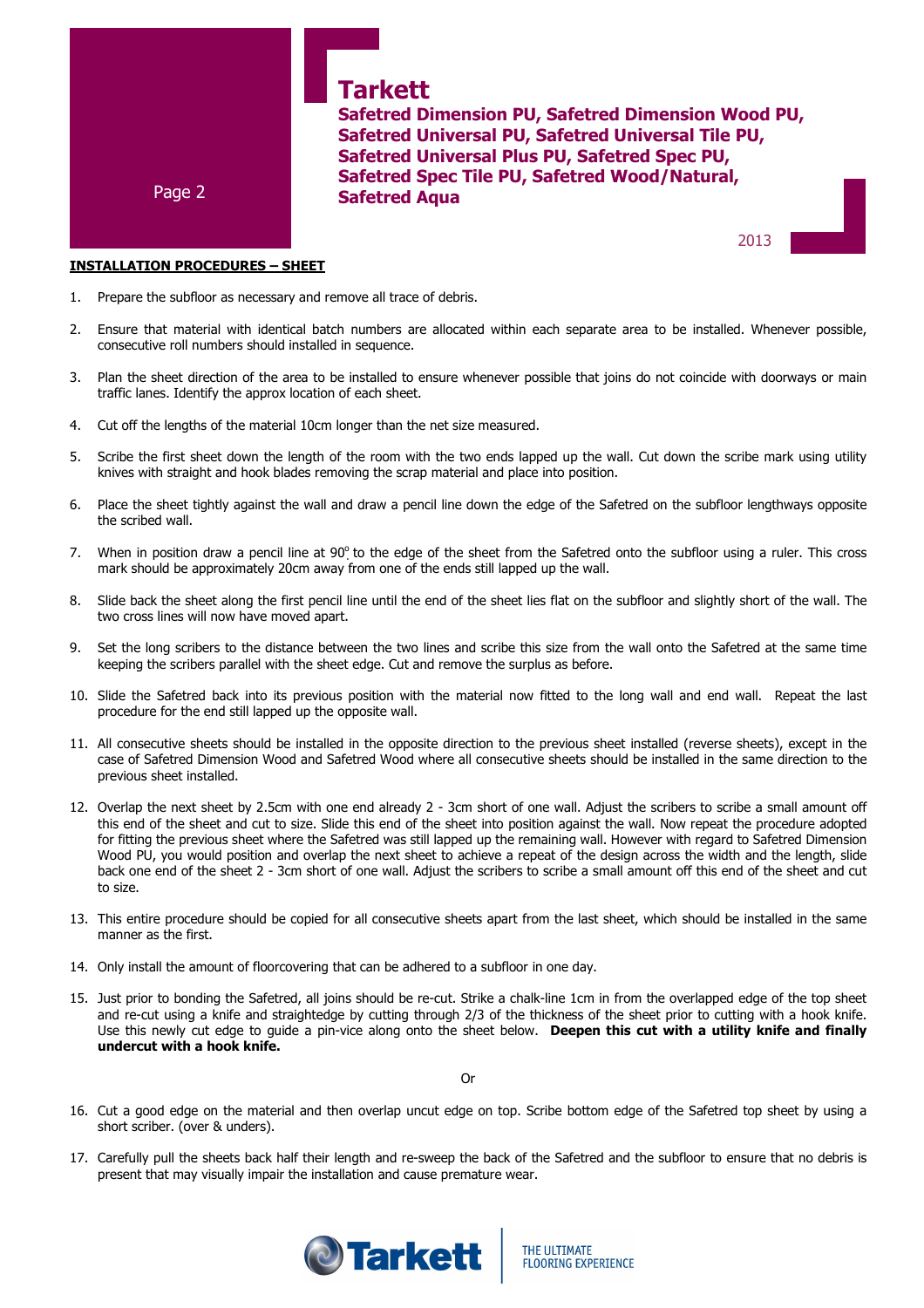

18. In areas that will be subjected to high levels of water abuse from the surface e.g. sluices rooms, it is then essential that the material is adhered with epoxy adhesive (e.g. Uzin KR 421) or a polyurethane adhesive. In other standard areas such as domestic areas including i.e. kitchens, bathrooms, general circulation areas and commercial situations that do not have high water/liquid spillage, the material can be adhered with an acrylic pressure sensitive adhesive.

19. For smaller applications Tarkett Tarkospray adhesive can be utilised following the instructions clearly labelled upon the can, which may provide a simpler installation procedure for smaller areas.

#### Or

- **20.** Apply Embond 170 acrylic pressure sensitive adhesive from Tarkett**. Pressure sensitive adhesives should be trowel applied using a euro A2 or a 1.5mm x 5mm "V" notched trowel and then immediately rolled with a lambs wool roller (removes the risk of a trowel applied adhesive mirroring), which should be continually re-saturated in adhesive directly from the adhesive tub to prevent the original trowel applied adhesive from being poorly dispersed over the subfloor. Allow the adhesive to become opaque and tacky, prior to placing the material into the adhesive and roll with a 68Kg roller. Do not roll the last 25cm section of the vinyl, as this will ensure that the second half of the sheet is easily pulled back to expose the edge of adhesive.**
- 21. Repeat procedure for second half of the sheets as soon as the first half has been adhered.
- 22. Repeat rolling at 15 minute intervals until fully bonded to the subfloor, paying close attention to sheet joins, cross-joins and ends of sheets. Inaccessible areas should be rolled with a hand roller. Remove any excess of adhesive with a cloth moistened with water or if dry, use nothing stronger that white spirit.
- 23. After a lapse of at least 24 hours, hot weld with matching Safetred weld rod at a temperature of between 250-300°C when the welding equipment is fitted with a speed-weld nozzle.

#### **INSTALLATION PROCEDURE – (SAFETRED SPECTRUM AND UNIVERSAL TILES)**

1. Prepare the subfloor as necessary and remove all traces of debris.

Page 3

- 2. Ensure that material with the same batch number is allocated to each area to be installed. Consecutive box numbers should also be used whenever possible.
- 3. Plan the area to be installed to ensure whenever possible that small cuts (-10cm) of tiles are not used, especially near doorways.
- 4. Choose one of the longest walls in the area to be installed.
- 5. Measure out from this wall at either end, across to the other side of the room.
- 6. If there is a significant difference in both of these sizes, choose the larger of the sizes.
- 7. Again measure out from the same wall at both ends. This time measure only half the size previously chosen. Mark this size on the subfloor in pencil.
- 8. Strike a chalk line between both pencil marks. This chalk line now indicates the centre of the width of the room.
- 9. Repeat procedures 2-6 on the shortest walls at the top and bottom of the area to be installed. This now indicates the centre of the length of the room.
- 10. Although the centre point of the area to be installed has now been identified, this procedure does not calculate the size of the part tiles that will have to be inserted at the edge of the walls. They may be too small to be acceptable, (-10cm)
- 11. To adjust the size of the perimeter tiles, move the centre chalk-line half the size of the tile. E.g.: tile size 50cm, move the chalkline 25cm, 33cm Safetred Universal tiles, move the chalk-line 16.5cm from its present location. By doing this, the tile size at the perimeter of the walls will increase or decrease in size whilst still achieving a balance tile size on either side of the area being installed.
- 12. When the chalk-line is in its final position, butt a straightedge up against them and draw a pencil down the edge of the straightedge onto the subfloor. Apply the adhesive up to the edge of the pencil mark, which represents the chalk-line.

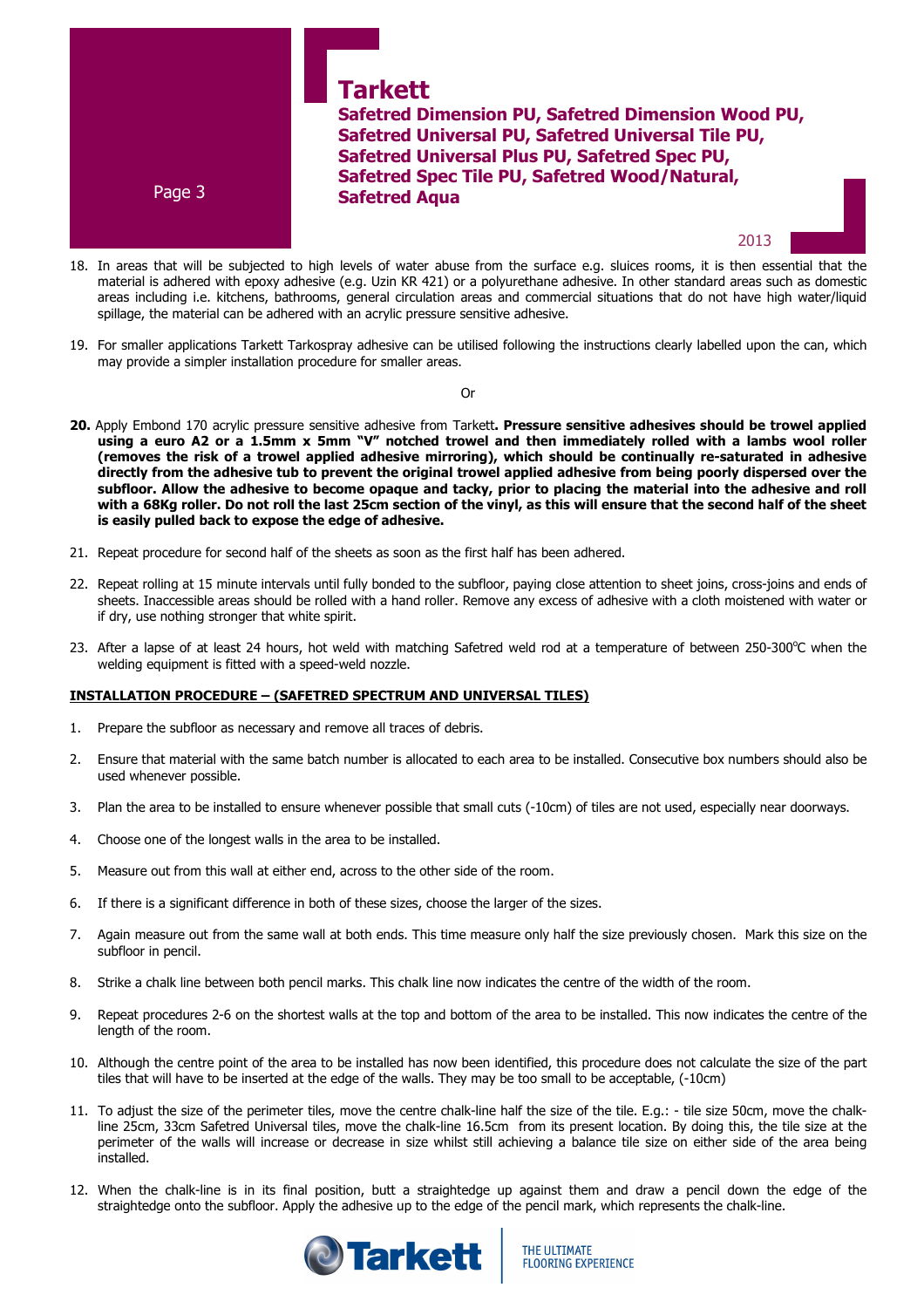

- 13. **In areas that will be subjected to high levels of water abuse from the surface e.g. sluice rooms, etc, it is essential that the material is bonded with an epoxy adhesive (e.g. Uzin KR 421) or a polyurethane adhesive, all joints must be hot welded.** In other standard locations such as domestic areas including kitchens, bathrooms, general circulation areas and commercial situations that do not have high water/liquid spillage, the material can be adhered with an acrylic pressure sensitive adhesive.
- 14. For smaller applications Tarkett Tarkospray adhesive can be utilised following the instructions clearly labelled upon the can, which may provide a simpler installation procedure for smaller areas.

Or

- 15. Apply Embond 170, pressure sensitive acrylic adhesive from Tarkett. Pressure sensitive adhesives should be trowel applied using a euro A2 or a 1.5mm x 5mm "V" notched trowel (It is important that the notches on this trowel remain this size throughout the duration of the installation) and then immediately rolled with a lambs wool roller (removes the risk of a trowel applied adhesive mirroring), which should be continually re-saturated in adhesive directly from the adhesive tub to prevent the original trowel applied adhesive from being poorly dispersed over the subfloor. Allow the adhesive to become opaque and tacky, prior to placing the material into the adhesive, then roll with a 68Kg roller. The tiles are marked with direction arrows on the reverse and should always be installed in the same direction. Place the Tiles into the adhesive (butting them firmly together) at a late but wet placement and roll with a 68Kg roller in both directions.
- 16. When applying adhesive to the subfloor, it is important that only the area that can be comfortably installed within the open time of the adhesive, should be applied.

#### **Failures of tile installations are almost always due to late placing of the tiles into the adhesive. In other words the adhesive was too dry when the tiles were placed on the floor. Perimeter tiles are notorious failure areas.**

- 17. When installing tiles, try to leave the perimeter area dry of adhesive, especially in large areas. Fit the tiles dry, then remove and apply the adhesive or apply the adhesive just prior to cutting to size.
- 18. Use a 68Kg roller to ensure that the tiles are firmly bonded into the adhesive as the installation is progressing.
- 19. After 24 hours weld the tiles if requested, if the tiles are installed in very wet area or being used in a heavy use **area.**

#### **INSTALLATION (SAFETRED AQUA)**

- 1. Ensure that the subfloor has been prepared to incorporate falls of between 1 in 60 to 1 in 100 centimetres were necessary.
- 2. Fit the Safetred Aqua using standard fitting techniques or by templating the area. **All consecutive sheets should be installed**  in the opposite direction to the previous sheet installed. (Reverse sheets) i.e.:  $1^{st}$  sheet facing north,  $2^{nd}$  sheet facing south, etc. Print or arrows on the reverse of the material can identify the direction of the sheets.
- 3. **If there are any exposed edges of the floorcovering that are likely to allow water to gain access to the subfloor, it is then essential that the material is adhered with epoxy adhesive (e.g. Uzin KR 421) or a polyurethane adhesive**. **If there are no exposed edges, the material can be adhered with an acrylic/acrylic pressure sensitive adhesive.**
- **4.** Apply Embond 170 acrylic pressure sensitive adhesive from Tarkett. **Pressure sensitive adhesives should be trowel applied using a euro A2 or a 1.5mm x 5mm "V" notched trowel and then immediately rolled with a lambs wool roller (removes the risk of a trowel applied adhesive mirroring), which should be continually re-saturated in adhesive directly from the adhesive tub to prevent the original trowel applied adhesive from being poorly dispersed over the subfloor. Allow the adhesive to become opaque and tacky, prior to placing the material into the adhesive and roll with a 68Kg roller. Do not roll the last 25cm section of the vinyl, as this will ensure that the second half of the sheet is easily pulled back to expose the edge of adhesive.**
- 5. Adhere the material over the cove detail with a suitable contact adhesive, as previously mentioned.
- 6. Use a hot air gun to gently heat the floorcovering to ensure a close fit to the cove former and continue up the wall overlapping the material installed on the wall by 25mm. Use a short scriber (over & under) to scribe the bottom edge of the wall material onto the overlap and cut to size. Locate the centre of the hole where the drain cover was removed and cut the Safetred Aqua to leave sufficient material to be clamped down by the flange. Apply gentle heat with a hot air gun just prior to clamping down and then

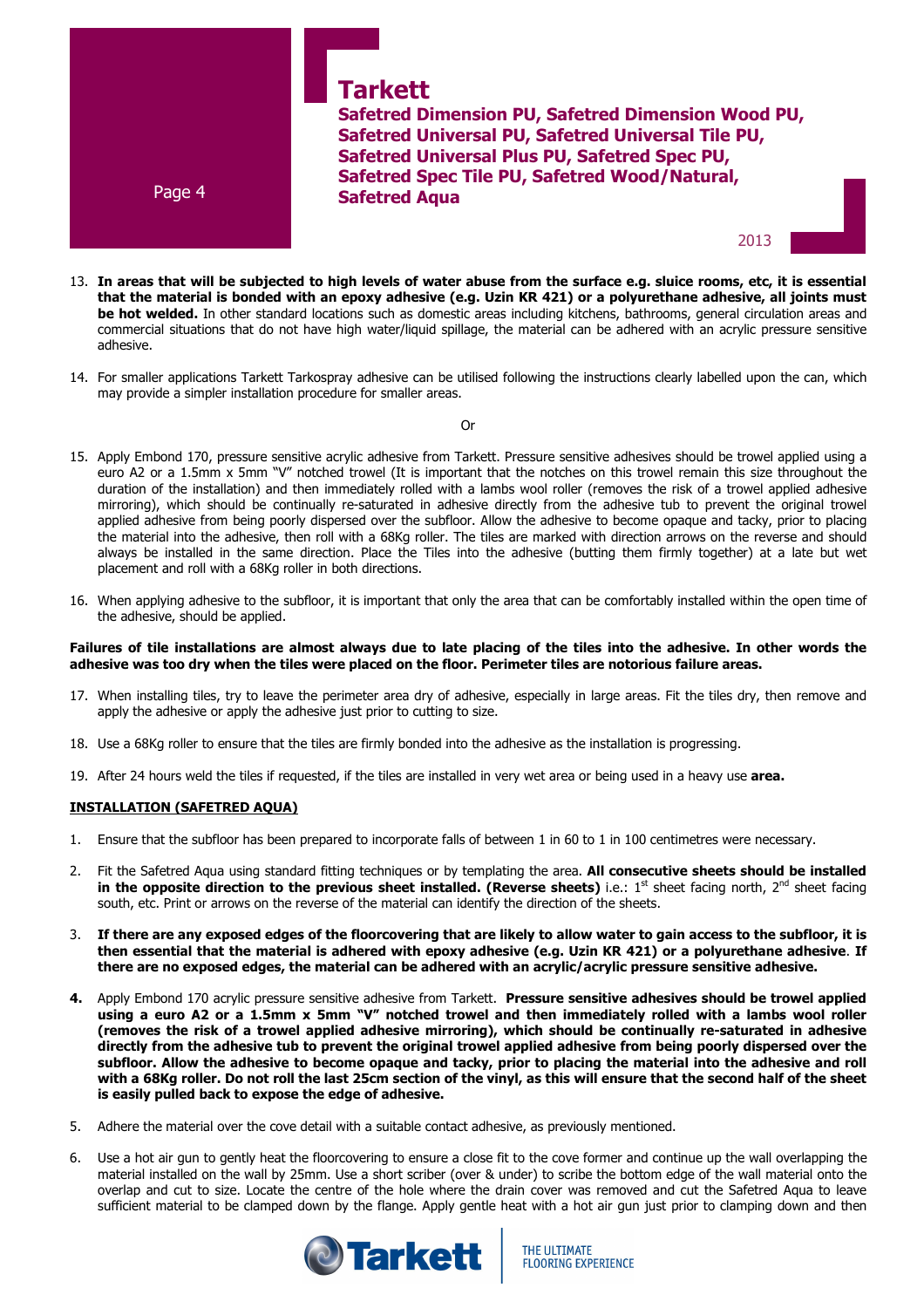

**Tarkett Safetred Dimension PU, Safetred Dimension Wood PU, Safetred Universal PU, Safetred Universal Tile PU, Safetred Universal Plus PU, Safetred Spec PU, Safetred Spec Tile PU, Safetred Wood/Natural, Safetred Aqua**

2013

screw the top of the cover into the flange. Roll or weight down until fully bonded to the subfloor. After the lapse of at least 24 hours, hot weld all joins.

- or
- 7. If the wall has ceramic tiles installed, a capping strip to receive the vinyl, should have already been put in place at the desired height at the time the ceramics were being fixed. The last row of ceramics should have then been fitted hard against the capping strip. Alternately, the last row of tiles can be left off and installed after the Safetred Aqua is installed. This would require the ceramics to overlap on top of the vinyl. The cove former should be installed as previously explained above.
- 8. Fit the Safetred Aqua using standard fitting techniques or by templating the area. If there are any exposed edges of the floorcovering that are likely to allow water to gain access to the subfloor, it is then essential that the material is adhered with an epoxy or polyurethane adhesive. If there are no exposed edges, the material can be adhered with an acrylic adhesive. Adhere the material over the cove detail with a contact adhesive.
- 9. Use a hot air gun to gently heat the floorcovering to ensure a close fit to the cove former and continue up the wall, trimming and tucking the material into the capping strip or leave sufficient material to be overlapped by the ceramic tiles or the wall covering.
- 10. Locate the centre of the hole where the drain cover was removed and cut the Safetred Aqua to leave sufficient material to be clamped down by the flange. Apply gentle heat with a hot air gun just prior to placing the clamping ring. Trim off any exposed material. Roll or if adhered with an epoxy, weight down until fully bonded to the subfloor.
- 11. Once the floor covering has been installed, the wall covering if specified, should then be installed to overlap onto the floor covering.
- 12. After the lapse of at least 24 hours, hot weld all joins including mitres.

 $\mathbf{r}$ 

# **WALL INSTALLATION PROCEDURES**

If the walls are also to be covered with Tarkett Aquarelle, Wallgard or another type of PVC covering, this should take place after the installation of the floor covering.

#### **DRAINAGE**

- 1. Only drainage systems with specifically designed drainage covers are suitable for using with a vinyl floorcovering in this type of application, e.g.: Tarkett supplied floor drains, flanges and clamp covers.
- 2. **IMPORTANT**: to allow perfect water drainage, the subfloor should be foreseen with a slope of 1 cm per metre towards the drain.

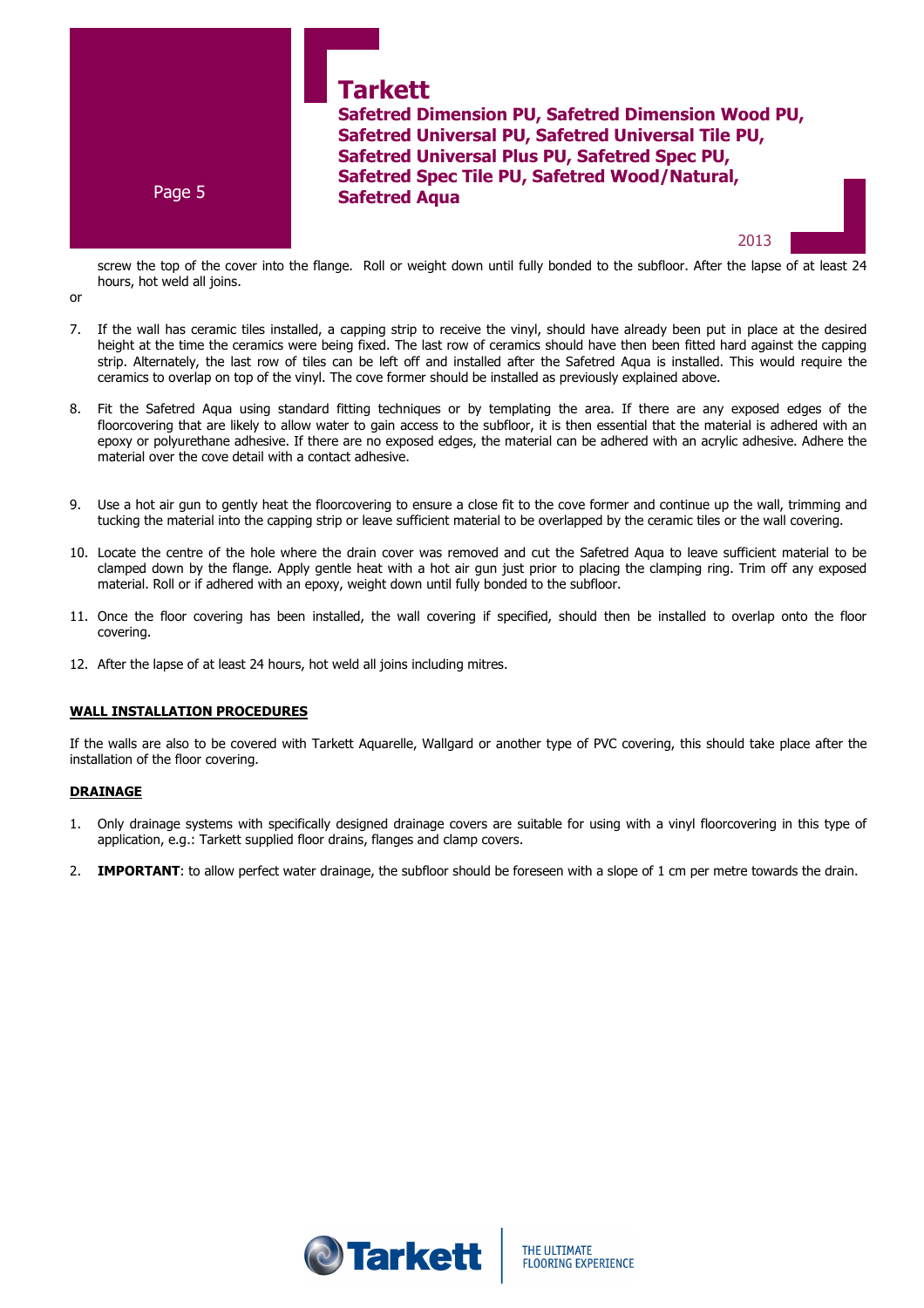# **Tarkett**

**Safetred Dimension PU, Safetred Dimension Wood PU, Safetred Universal PU, Safetred Universal Tile PU, Safetred Universal Plus PU, Safetred Spec PU, Safetred Spec Tile PU, Safetred Wood/Natural, Safetred Aqua**

2013

Page 6

**WELDING SAFETRED** 

## **SHEET**

- 1. Allow at least 24 hours to lapse prior to hot welding with the Safetred welding cable.
- 2. Groove seams using a seam groover or "P" type grooving tool or an automatic seam router.
- 3. The groove should be down 2/3 into the thickness of the material.
- 4. Make sure the groove is clear of all debris and excess adhesive prior to commencing welding.
- 5. The recommended welding temperature is  $250-300^{\circ}$ C when fitted with a Tarkett (1258012) speed-weld nozzle.
- 6. Using a Leister hot air welding gun fitted with a speed-weld nozzle, this will require the setting to be approximately number 5 6. If unsure consult manufacturer's instructions for correct setting. Set the welding gun at this temperature for several minutes prior to commencing welding to attain the correct temperature.
- 7. Try out the welding operation on a scrap piece of Safetred prior to welding the main area.
- 8. Weld at approximately 2 metres a minute.
- 9. Preferably 2 people welding. One operative welding at least 3 metres ahead of the other prior to the second person trimming the cable 1mm proud of the Safetred with the aid of a spatula knife inserted into a welding slide. The weld should then be allowed to cool down. Finally trim the weld cable flush with the surface of the **Safetred with the spatula knife only.**

#### **\*TILES (IF REQUESTED, ARE INSTALLED IN VERY WET AREA OR BEING USED IN A HEAVY USE AREA)**

- 1. Allow at least 24 hours to lapse prior to hot welding with the Safetred welding rod.
- 2. Groove seams using a Tarkett Seam Groover (1258027) & Blade (1258028), "P" type grooving tool or an automatic seam router.
- 3. The Safetred should be grooved 2/3 into its thickness.
- 4. Make sure the groove is clear of all debris and excess adhesive prior to commencing welding.
- 5. The recommended welding temperature is 250-300°C when fitted with a Tarkett speed-weld nozzle, item 1258012.
- 6. Using a Leister hot air welding gun fitted with the speed-weld nozzle, this will require the setting to be approx 5-6. If unsure consult manufacturer's instructions for correct setting. Set the welding gun at this temperature for several minutes prior to commencing welding to attain the correct temperature.
- 7. Try out the welding operation on a scrap piece of Safetred prior to welding the floor joins.
- 8. Weld at approximately 2m a minute. Preferably 2 people welding, one operative welding at least 3m ahead of the other prior to the second person trimming the cable 1mm proud of the Safetred with the aid of a spatula knife inserted into a welding slide. The weld should then be allowed to cool down. Finally trim the weld cable flush to the surface of the Safetred using the spatula knife only.